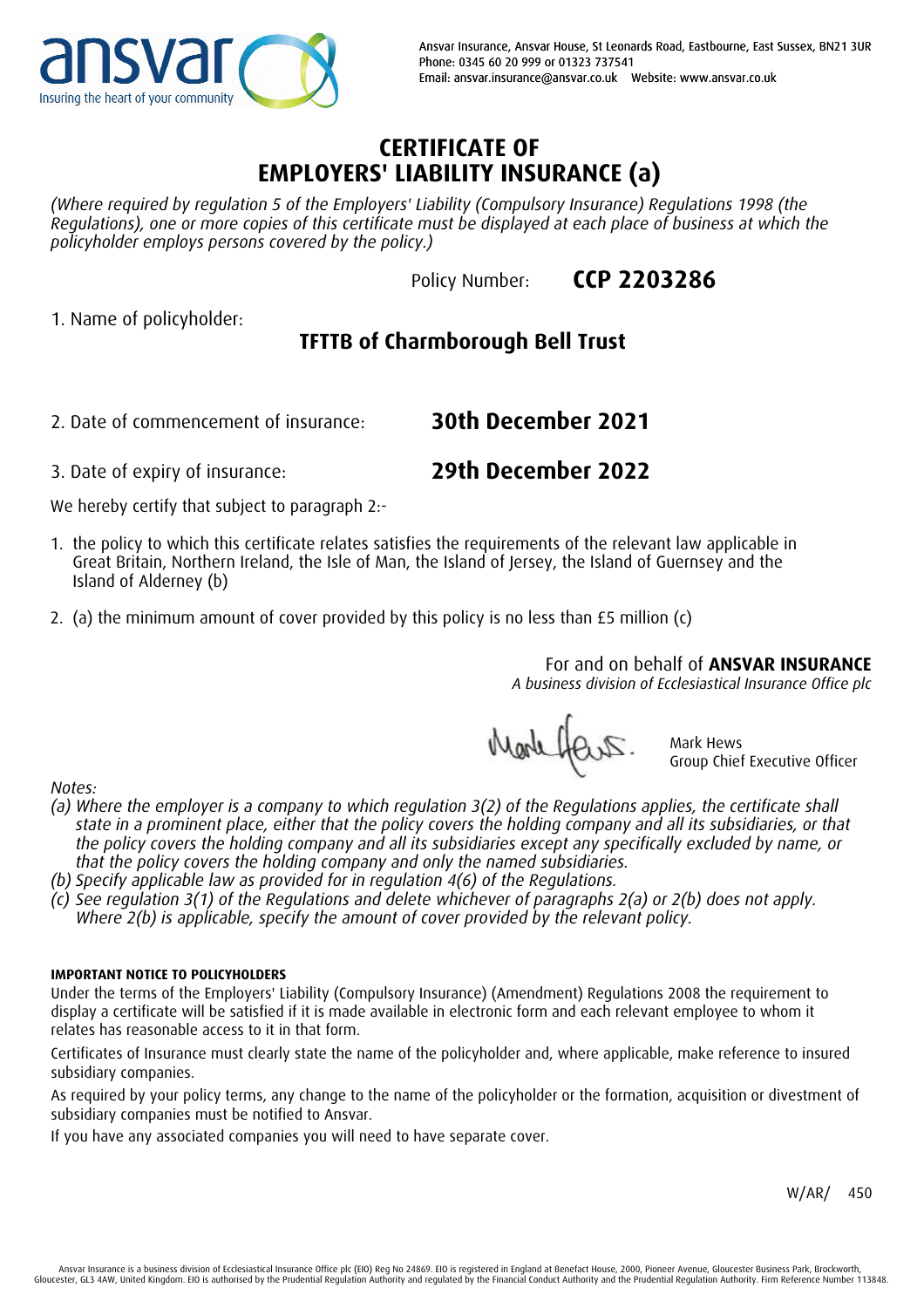

Ansvar Insurance, Ansvar House, St Leonards Road, Eastbourne, East Sussex, BN21 3UR Phone: 0345 60 20 999 or 01323 737541 Email: ansvar.insurance@ansvar.co.uk Website: www.ansvar.co.uk

## Policy number CCP 2203286 **SCHEDULE**

| Location: The Garden House Haig Road ALRESFORD, Hampshire SO24 9LX                                                                                                                                                                                   |                                                                                               |                                                                      |  |
|------------------------------------------------------------------------------------------------------------------------------------------------------------------------------------------------------------------------------------------------------|-----------------------------------------------------------------------------------------------|----------------------------------------------------------------------|--|
| <b>SECTION</b>                                                                                                                                                                                                                                       | <b>EXCESS</b><br>(Unless another amount is stated by<br>endorsement or in the policy wording) | Your No Claims Discount is 7 year(s)<br><b>COVER</b>                 |  |
| 1 BUILDINGS<br>Sum Insured<br>Tenants improvements                                                                                                                                                                                                   |                                                                                               | NOT OPERATIVE<br>£0<br>£0                                            |  |
| 2 CONTENTS<br>including Accidental Damage<br>Contents<br>Electronic and computer equipment<br>Stock                                                                                                                                                  | £100                                                                                          | OPERATIVE<br>£1,411<br>£0<br>£2,824                                  |  |
| 3 ALL RISKS<br>Sum Insured (as per enclosed specification)                                                                                                                                                                                           | £75                                                                                           | OPERATIVE<br>£34,131                                                 |  |
| 4 MONEY<br>Limit during working hours<br>Limit in transit<br>Limit in bank night safe<br>Limit in Safe<br>Personal Accident (Assault)<br>Capital Benefits<br>Weekly Benefits for persons aged 16 to 75 years                                         | £75                                                                                           | OPERATIVE<br>£2,500<br>£2,500<br>£2,500<br>£2,500<br>£10,000<br>£100 |  |
| 5 BUSINESS INTERRUPTION<br>A - Loss of Income (max. indemnity period 00 months)<br>B - Extra Expenses (max. indemnity period 12 months)<br>C - Gross Profit (max. indemnity period 00 months)<br>D - Rental Income (max. indemnity period 00 months) |                                                                                               | OPERATIVE<br>£0<br>£25,000<br>£0<br>£0                               |  |
| <b>6 BOOK DEBTS</b><br>Sum Insured                                                                                                                                                                                                                   |                                                                                               | OPERATIVE<br>£10,000                                                 |  |
| 7 EMPLOYERS LIABILITY<br>Indemnity Limit                                                                                                                                                                                                             |                                                                                               | OPERATIVE<br>£10,000,000                                             |  |
| 8 PUBLIC & PRODUCTS LIABILITY<br>Indemnity Limit<br>including Libel and Slander                                                                                                                                                                      | £100                                                                                          | OPERATIVE<br>£5,000,000<br>£100,000                                  |  |
| 9 PROFESSIONAL INDEMNITY<br>Indemnity Limit<br>Retroactive date -                                                                                                                                                                                    |                                                                                               | NOT OPERATIVE<br>£0                                                  |  |
| 10 PROPERTY OWNERS LIABILITY<br>Indemnity Limit                                                                                                                                                                                                      |                                                                                               | NOT OPERATIVE<br>£0                                                  |  |
| 11 LOSS OF LICENCE<br>Sum Insured                                                                                                                                                                                                                    |                                                                                               | NOT OPERATIVE<br>£0                                                  |  |

Date of issue 23/11/21 Page 003

Ansvar Insurance is a business division of Ecclesiastical Insurance Office plc (EIO) Reg No 24869. EIO is registered in England at Benefact House, 2000, Pioneer Avenue, Gloucester Business Park, Brockworth, Gloucester, GL3 4AW, United Kingdom. EIO is authorised by the Prudential Regulation Authority and regulated by the Financial Conduct Authority and the Prudential Regulation Authority. Firm Reference Number 113848.